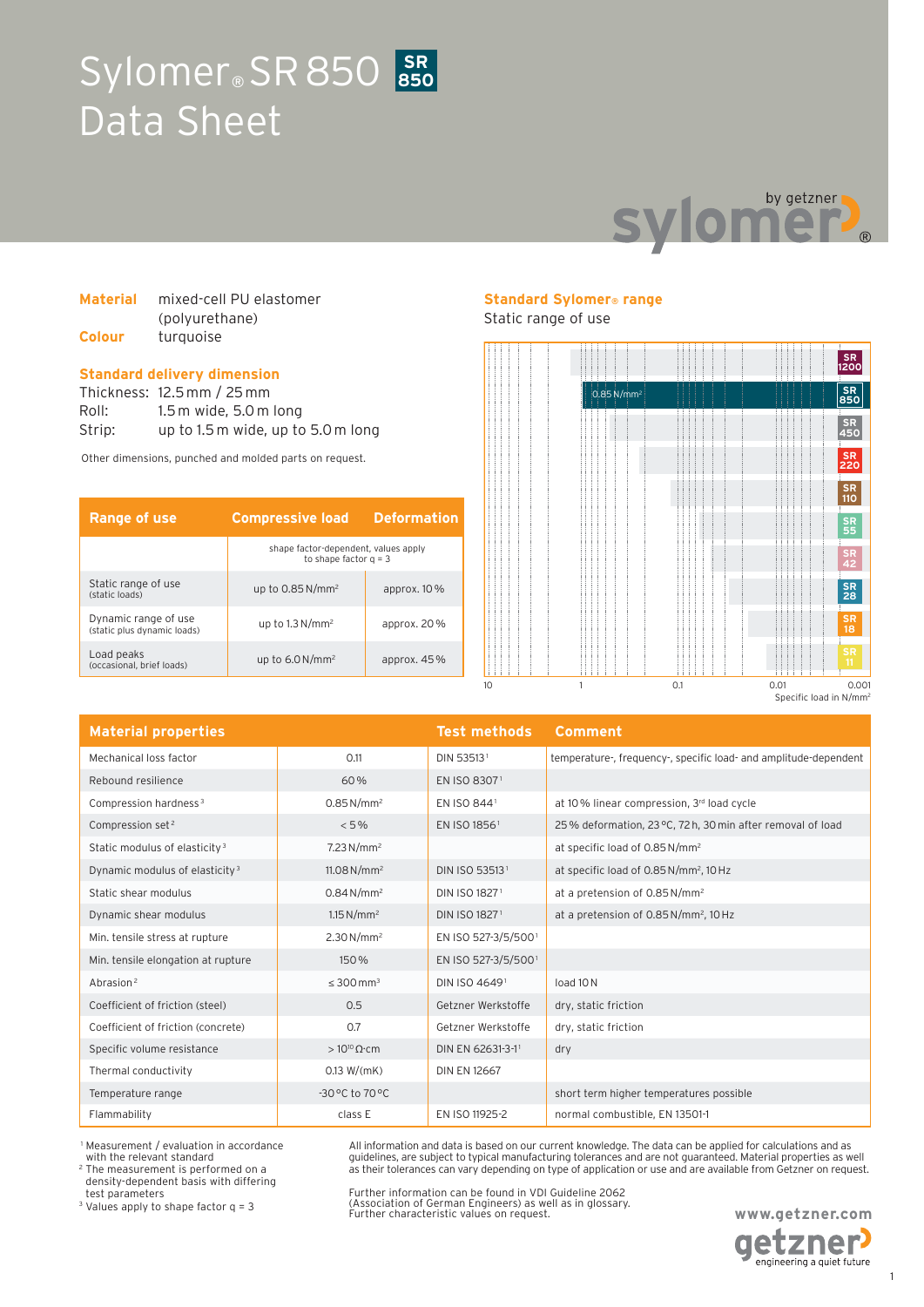# $Sylomer<sub>®</sub> SR 850$   $sR$

#### **Load deflection curve**



Fig. 1: Quasi-static load deflection curve for different bearing thicknesses

## Quasi-static load deflection curve measured with a loading rate of 0.085 N/mm<sup>2</sup>/s.

Testing between flat and plane-parallel steel plates, recording of 3rd load, with filtered starting range in accordance with ISO 844, testing at room temperature.

Shape factor  $q = 3$ 

#### **Modulus of elasticity**



Fig. 2: Load dependency of the static and dynamic modulus of elasticity

Quasi-static modulus of elasticity as tangential modulus from the load deflection curve. Dynamic modulus of elasticity from sinusoidal excitation with a velocity level of 100 dBv re. 5 · 10-8 m/s corresponding to a vibration amplitude of 0.22 mm at 10 Hz and 0.08 mm at 30 Hz.

Measurement in accordance with DIN 53513

Shape factor  $q = 3$ 

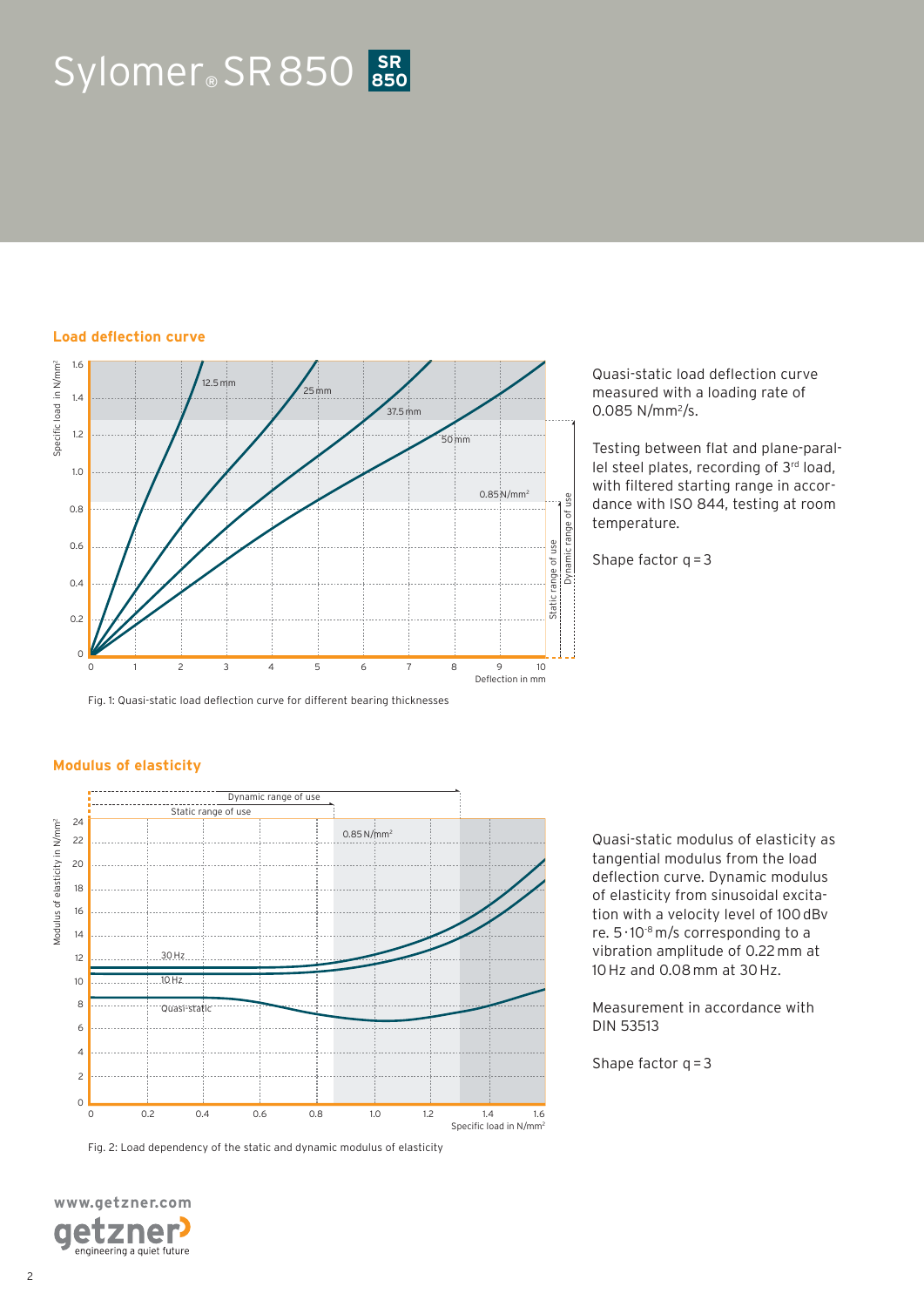#### **Natural frequencies**



Natural frequencies of a vibratory system with a single degree of freedome, consisting of a mass and an elastic bearing made of Sylomer<sup>®</sup> SR 850 on a rigid surface.

Parameter: thickness of the Sylomer® bearing

Shape factor  $q = 3$ 

Fig. 3: Natural frequencies for different bearing thicknesses



# **Vibration isolation efficiency**

Reduction of the transmitted mechanical vibrations by implementation of an elastic bearing consisting of Sylomer® SR 850 based on a stiff subgrade.

Parameter: factor of transmission in dB, isolation rate in %



#### Fig. 4: Factor of transmission and isolation rate